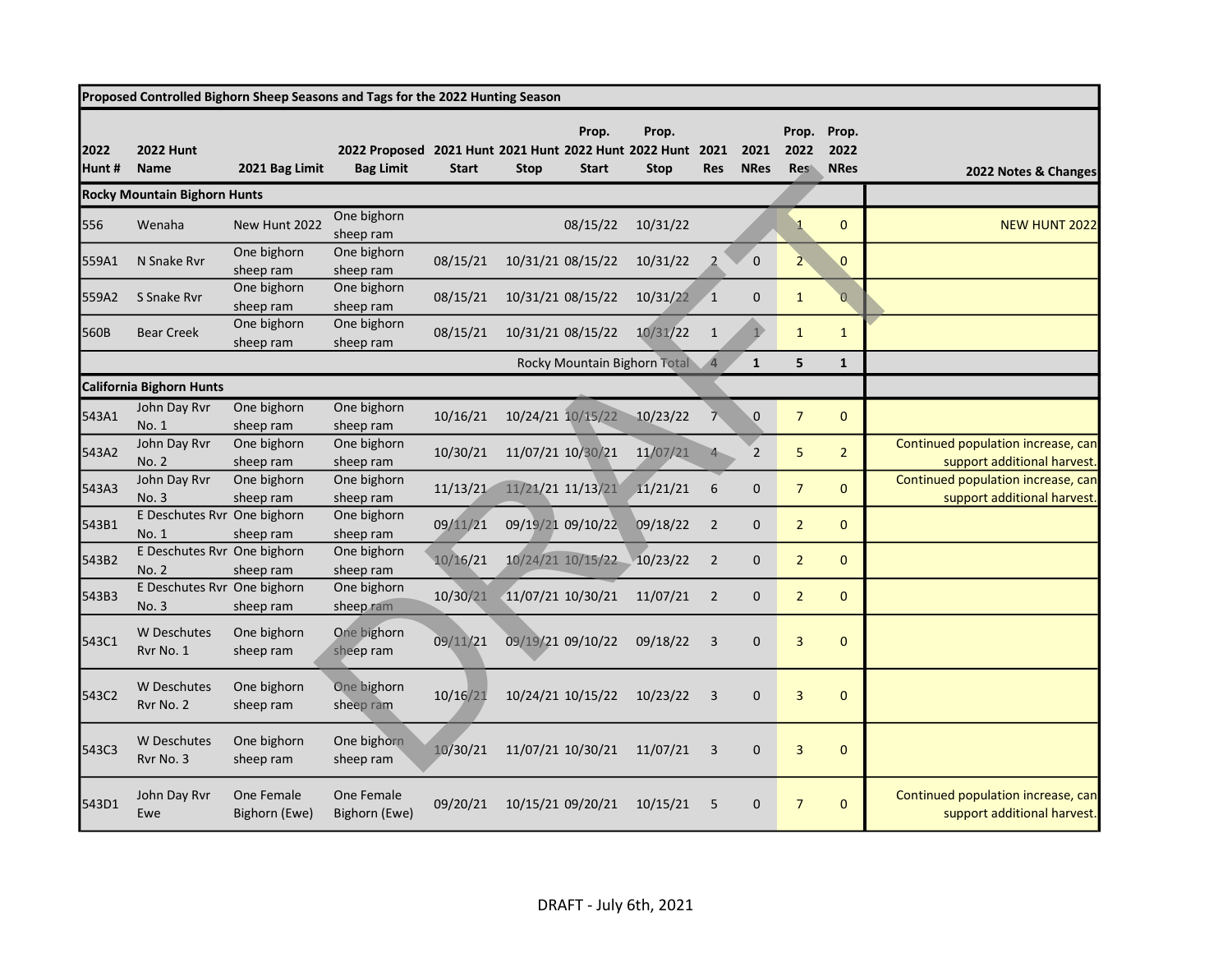| Proposed Controlled Bighorn Sheep Seasons and Tags for the 2022 Hunting Season |                                         |                             |                                                                                |              |             |                       |                      |                |                     |                             |                              |                                                |
|--------------------------------------------------------------------------------|-----------------------------------------|-----------------------------|--------------------------------------------------------------------------------|--------------|-------------|-----------------------|----------------------|----------------|---------------------|-----------------------------|------------------------------|------------------------------------------------|
| 2022<br>Hunt #                                                                 | <b>2022 Hunt</b><br><b>Name</b>         | 2021 Bag Limit              | 2022 Proposed 2021 Hunt 2021 Hunt 2022 Hunt 2022 Hunt 2021<br><b>Bag Limit</b> | <b>Start</b> | <b>Stop</b> | Prop.<br><b>Start</b> | Prop.<br><b>Stop</b> | <b>Res</b>     | 2021<br><b>NRes</b> | Prop.<br>2022<br><b>Res</b> | Prop.<br>2022<br><b>NRes</b> | 2022 Notes & Changes                           |
| 543D2                                                                          | Deschutes Rvr<br>Ewe                    | One Female<br>Bighorn (Ewe) | One Female<br>Bighorn (Ewe)                                                    | 09/20/21     |             | 10/15/21 09/20/21     | 10/15/21             | $\overline{4}$ | $\mathbf{1}$        | $\overline{4}$              | $\mathbf{1}$                 |                                                |
| 546A                                                                           | Aldrich                                 | One bighorn<br>sheep ram    | One bighorn<br>sheep ram                                                       | 08/15/21     |             | 10/31/21 08/15/22     | 10/31/22             | 3              | $\overline{0}$      | $\overline{\mathbf{3}}$     | $\Omega$                     | Expand boundary to include parts of<br>unit 37 |
| 546B                                                                           | McClellan                               | One bighorn<br>sheep ram    | One bighorn<br>sheep ram                                                       | 08/15/21     |             | 10/31/21 08/15/22     | 10/31/22             |                | $\mathbf 0$         | $\overline{2}$              | $\overline{0}$               |                                                |
| 548                                                                            | Heppner Unit<br>(Potamus)               | One bighorn<br>sheep ram    | One bighorn<br>sheep ram                                                       | 08/15/21     |             | 10/31/21 08/15/22     | 10/31/22             | $\mathbf{1}$   | $\overline{0}$      | $\overline{2}$              | $\mathbf 0$                  | alternating two tags with Umatilla tribe       |
| 551                                                                            | Sumpter Unit<br>(Burnt Rvr<br>Canyon)   | One bighorn<br>sheep ram    | Deleted 2022                                                                   | 08/15/21     |             | 09/14/21 Deleted 2022 |                      | $\overline{0}$ | $\mathbf 0$         | $\mathbf{0}$                | $\mathbf{0}$                 | Cancel Hunt. Disease impacts                   |
| 566A                                                                           | Riverside                               | One bighorn<br>sheep ram    | One bighorn<br>sheep ram                                                       | 08/15/21     |             | 09/14/21 08/15/22     | 09/14/22             | $\mathbf{1}$   | $\overline{0}$      | $\mathbf{1}$                | $\mathbf 0$                  |                                                |
| 568A1                                                                          | Sheepshead<br>Mtns No. 1                | One bighorn<br>sheep ram    | One bighorn<br>sheep ram                                                       | 08/15/21     |             | 09/14/21 08/15/22     | 09/14/22             |                | $\mathbf 0$         | $\mathbf{1}$                | $\mathbf{0}$                 |                                                |
| 568A2                                                                          | Sheepshead<br>Mtns No. 2                | One bighorn<br>sheep ram    | One bighorn<br>sheep ram                                                       | 09/15/21     |             | 10/14/21 09/15/22     | 10/14/22             | $\overline{2}$ | $\mathbf 0$         | $\mathbf{1}$                | $\mathbf{0}$                 | population decline and poor lamb<br>survival   |
| 568B1                                                                          | E Whitehorse<br>No. 1                   | One bighorn<br>sheep ram    | One bighorn<br>sheep ram                                                       | 08/15/21     |             | 09/14/21 08/15/22     | 09/14/22             | $\overline{2}$ | $\mathbf 0$         | $\overline{2}$              | $\mathbf 0$                  |                                                |
| 568B2                                                                          | E Whitehorse<br><b>No. 2</b>            | One bighorn<br>sheep ram    | One bighorn<br>sheep ram                                                       | 09/15/21     |             | 10/14/21 09/15/22     | 10/14/22             | $\overline{2}$ | $\mathbf 0$         | $\overline{2}$              | $\mathbf 0$                  |                                                |
| 569A1                                                                          | Steens Mtn No.<br>$\mathbf{1}$          | One bighorn<br>sheep ram    | One bighorn<br>sheep ram                                                       | 08/15/21     |             | 09/14/21 08/15/22     | 09/14/22             | $\overline{3}$ | $\mathbf 0$         | 3                           | $\pmb{0}$                    |                                                |
| 569A2                                                                          | Steens Mtn No.<br>2                     | One bighorn<br>sheep ram    | One bighorn<br>sheep ram                                                       | 09/15/21     |             | 10/14/21 09/15/22     | 10/14/22             | $\overline{2}$ | $\mathbf 0$         | 3                           | $\mathbf{0}$                 | Population increasing with high ratios.        |
| 569B                                                                           | N Catlow Rim                            | One bighorn<br>sheep ram    | One bighorn<br>sheep ram                                                       | 08/15/21     |             | 09/14/21 08/15/22     | 09/14/22             | $\mathbf{1}$   | $\mathbf 0$         | $\mathbf{1}$                | $\mathbf{0}$                 |                                                |
| 570B1                                                                          | E Beatys<br>Butte/Alvord<br>Peaks No. 1 | One bighorn<br>sheep ram    | One bighorn<br>sheep ram                                                       | 08/15/21     |             | 09/14/21 08/15/22     | 09/14/22             | $\overline{2}$ | $\mathbf 0$         | $\overline{2}$              | $\mathbf 0$                  |                                                |
| 570B2                                                                          | E Beatys<br>Butte/Alvord<br>Peaks No. 2 | One bighorn<br>sheep ram    | One bighorn<br>sheep ram                                                       | 09/15/21     |             | 10/14/21 09/15/22     | 10/14/22             | 1              | $\mathbf{1}$        | $\mathbf{1}$                | $\mathbf{1}$                 |                                                |